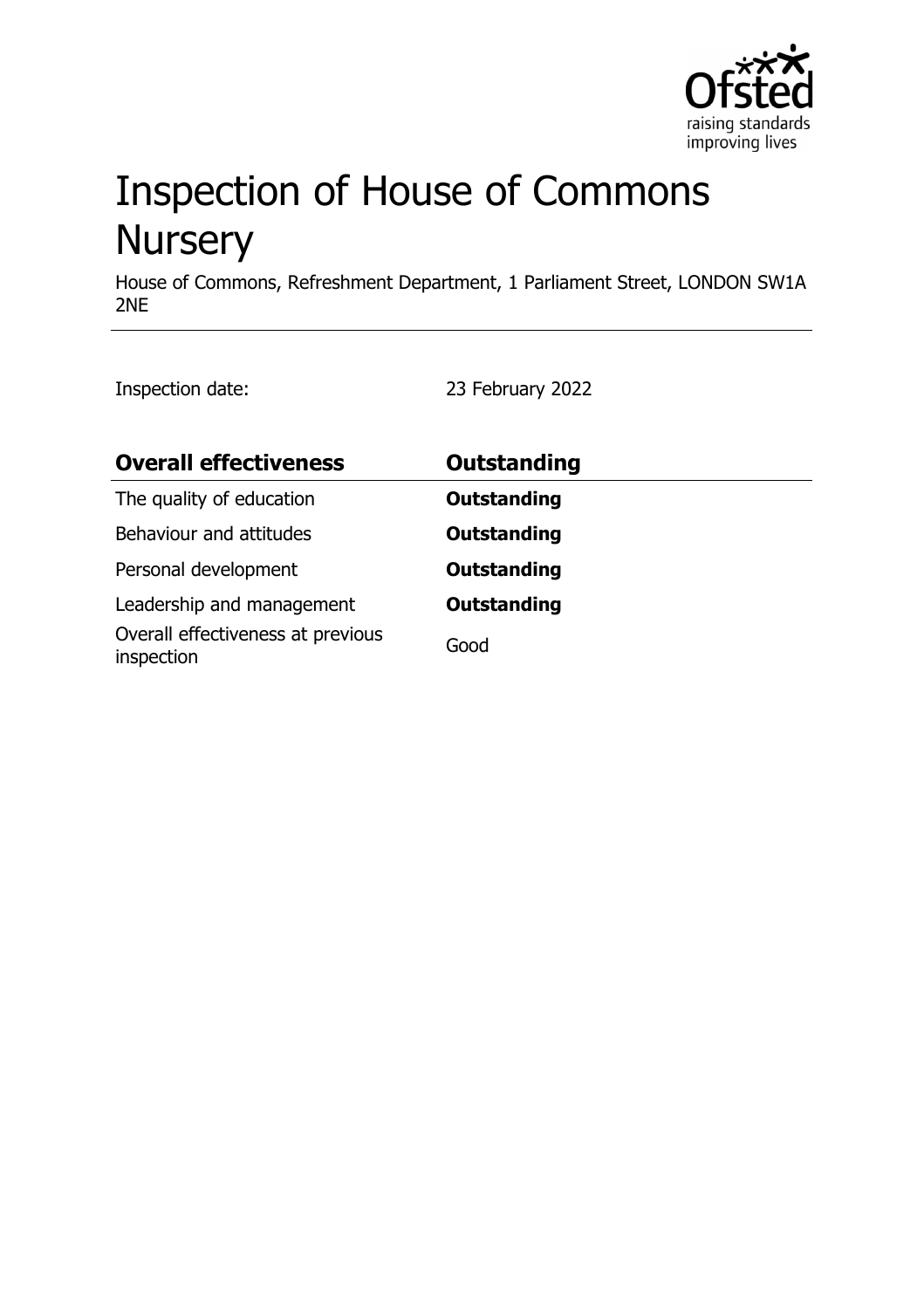

# **What is it like to attend this early years setting?**

#### **The provision is outstanding**

Children are very happy and settled, they feel safe and secure. They build strong, positive relationships with staff and display high levels of confidence. Children benefit from an extremely well planned curriculum. Staff's knowledge of the children's development is exceptional. They provide fantastic opportunities that enrich the children's learning experience. Babies explore stimulating sensory water play and edible sand. Resources are well placed at different levels to develop curiosity and physical skills. Staff's interaction with children is highly effective and their curriculum intent is very secure.

Older children enjoy interactive storytelling. They are highly motivated and drawn in by enthusiastic staff. Staff consistently promote language. They make excellent use of sign language to support younger children, children with English as an additional language and children with special educational needs and/or disabilities (SEND). This makes the children very effective communicators. Staff are extremely committed to ensuring children's voices are heard. For example, they involve them in planning activities and creating the lunch menu. Older children support younger children with their choices. This helps them to develop respect for others. Children enjoy exploring the local area daily. They understand the rules and behaviour expectations that staff keenly promote.

#### **What does the early years setting do well and what does it need to do better?**

- $\blacksquare$  Leaders and managers are inspirational. They have a clear and ambitious vision, which successfully drives excellent practice throughout the nursery. Staff are highly motivated and have an exceptional knowledge of the curriculum. They embrace their own learning and use their superb knowledge and expertise of early education to maintain high standards of teaching.
- Staff know the children extremely well. Planning and assessment of children's learning is exceptional and is carefully monitored. Furthermore, the high-quality curriculum provides children with rich, stimulating learning experiences. This ensures that every child succeeds. Children with SEND achieve the best possible outcomes, as staff act swiftly to support them. Staff ensure there are numerous opportunities for children's continual language development. This secures a solid foundation for future learning.
- Staff are excellent at promoting children's independence. Weaning babies hold a spoon and this coherently supports their future skills. Younger children put on bibs, while older children set tables for lunch. Pre-school children and toddlers serve their own lunch, while staff discuss with them the benefits of eating vegetables. This helps develop the children's character and prepares them for their next stage in learning.
- $\blacksquare$  Partnership with parents is exemplary. This secures the link between home and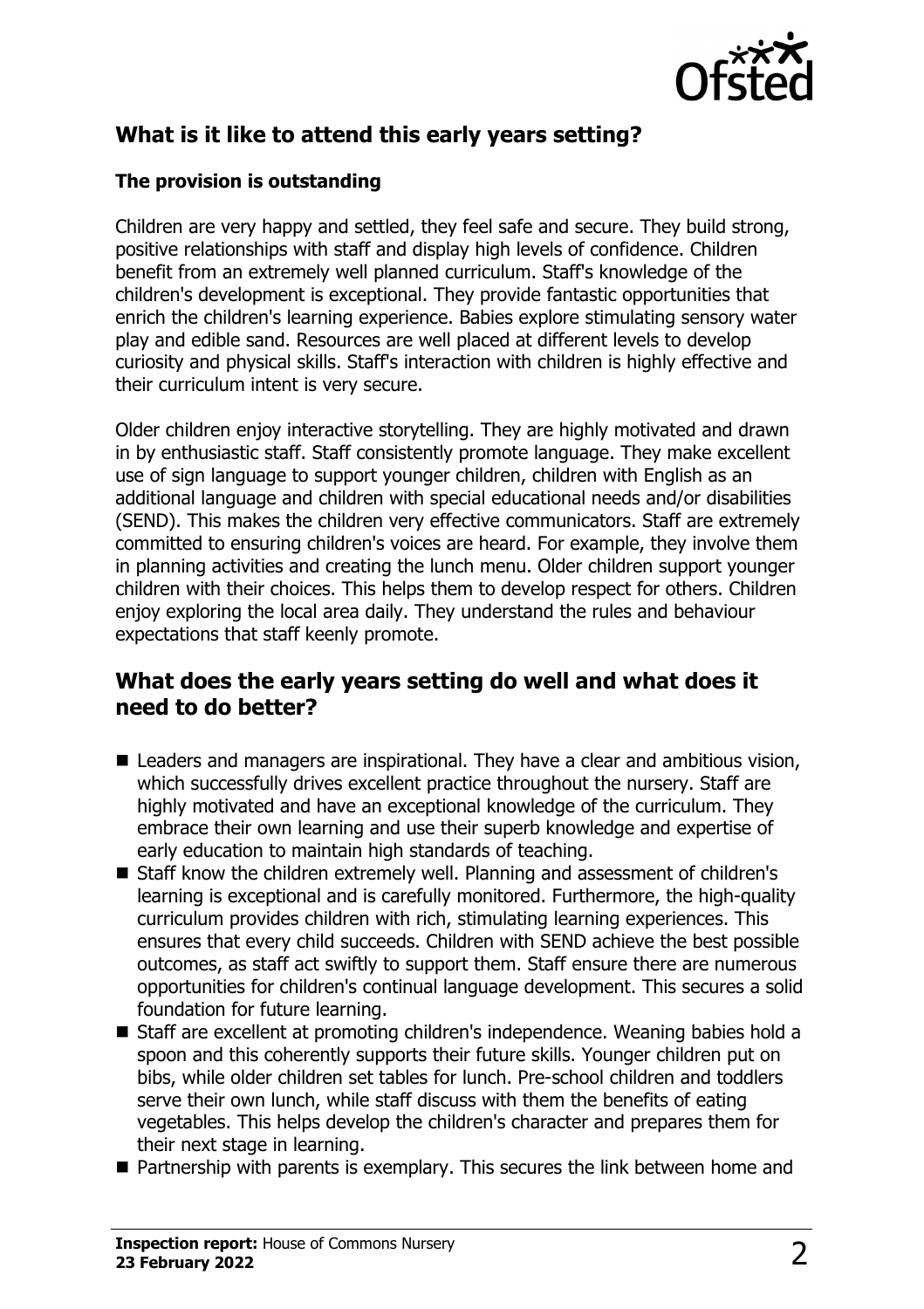

nursery. Staff are keen to collect words in the home language for children with English as an additional language. They use these effectively. Parents speak highly of staff and the daily communication. Termly parent's meetings provide an opportunity to share children's achievements. Parents really appreciate stay and play sessions to become involved in their children's learning.

- Staff actively encourage children to make healthy choices. They allow time for rest after exercise. Staff supervise handwashing to ensure hygiene is effective. They encourage children to cover their coughs and sneezes and support younger children to wipe their noses.
- Staff are keen for children to be involved at every level. They join staff at planning meetings, allowing them to lead their learning. They use computers to research answers to questions. Staff are keen for children to share their views. They take account of their opinions. Staff promote well-thought-out opportunities for older children to support younger children. For example, older children support babies in making choices when voting for lunch.
- Staff follow stringent risk assessments. They make rules fun to follow. For example, on the way to the park, children call for the green man to wake up, so they can cross the road. They understand the behaviour expectations and repeat the rules when they arrive at the park. Children run around hunting for dinosaurs in sight and sound of staff.

# **Safeguarding**

The arrangements for safeguarding are effective.

The provider has stringent procedures in place for safer recruitment. Staff follow an induction process that includes safeguarding training, this is then renewed regularly. Staff can identify what signs and symptoms to look for and how to act on these. The manager holds discussions with the staff termly and reinforces safeguarding. The setting is safe and secure and staff conduct daily risk assessments. There is a separate risk assessment for outings and all staff are receive an induction on this before they go on their first trip with the children. There are polices in place for safeguarding and whistle-blowing.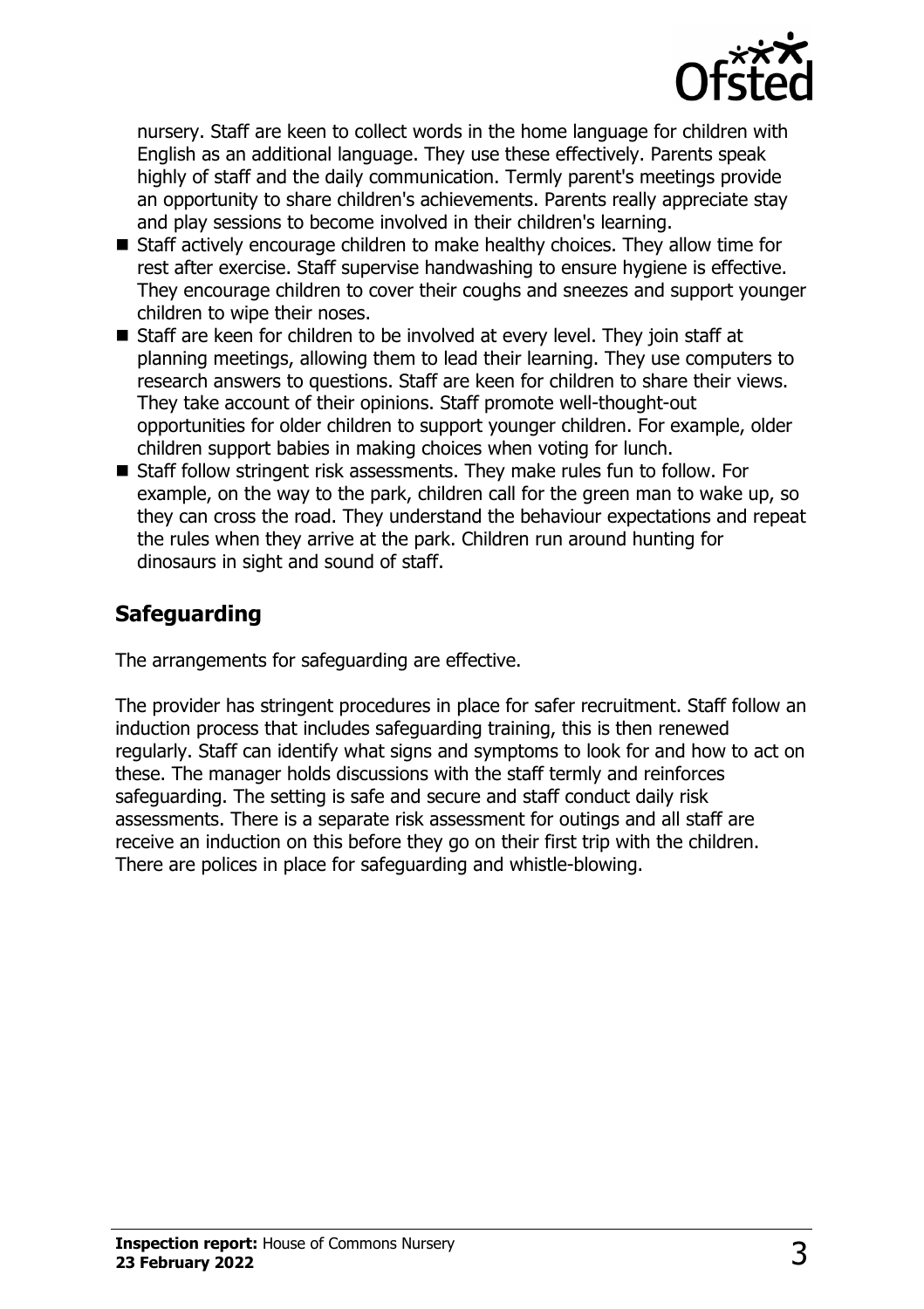

| <b>Setting details</b>                              |                                    |
|-----------------------------------------------------|------------------------------------|
| Unique reference number                             | EY408500                           |
| <b>Local authority</b>                              | Westminster                        |
| <b>Inspection number</b>                            | 10209839                           |
| <b>Type of provision</b>                            | Childcare on non-domestic premises |
| <b>Registers</b>                                    | Early Years Register               |
| Day care type                                       | Full day care                      |
| Age range of children at time of<br>inspection      | $0$ to 5                           |
| <b>Total number of places</b>                       | 40                                 |
| Number of children on roll                          | 39                                 |
| Name of registered person                           | The London Early Years Foundation  |
| <b>Registered person unique</b><br>reference number | RP901332                           |
| <b>Telephone number</b>                             | 02072191592                        |
| Date of previous inspection                         | 17 August 2015                     |

### **Information about this early years setting**

House of Commons Nursery registered in 2010. It operates within the Borough of Westminster and opens each weekday for most of the year from 8am to 6pm. The nursery receives the early years education funding for children aged three and four. There are currently 14 members of staff, one has a management qualification at level 5. The rest all have qualifications in early years at level 3.

# **Information about this inspection**

#### **Inspector**

Karen Wells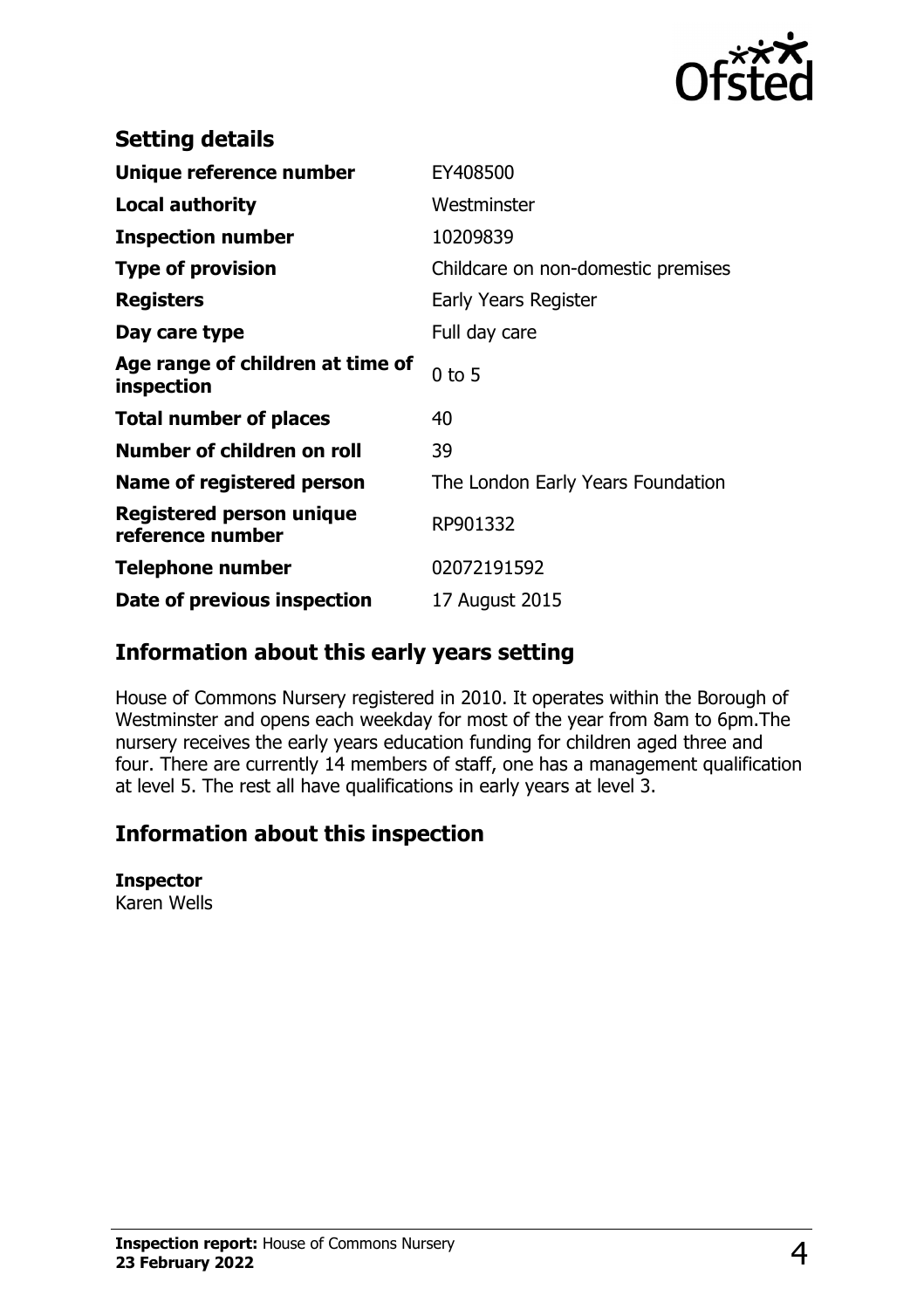

#### **Inspection activities**

- $\blacksquare$  This was the first routine inspection the provider received since the COVID-19 pandemic began. The inspector discussed the impact of the pandemic with the provider and has taken that into account in their evaluation of the provider.
- $\blacksquare$  A learning walk was conducted by the manager and inspector of the learning and play area.
- $\blacksquare$  The manager completed a joint observation of an activity with the inspector and discussed the children's learning.
- $\blacksquare$  The inspector spoke with parents and their views of the provision were taken into account.
- $\blacksquare$  The inspector observed the quality of education and how effective planning and assessment were.
- $\blacksquare$  The inspector spoke with staff at convenient times throughout the inspection to gain an understanding of their curriculum knowledge and safeguarding procedures.
- $\blacksquare$  The inspector looked at documents such as paediatric first-aid qualifications and staff suitability.

We carried out this inspection under sections 49 and 50 of the Childcare Act 2006 on the quality and standards of provision that is registered on the Early Years Register. The registered person must ensure that this provision complies with the statutory framework for children's learning, development and care, known as the early years foundation stage.

If you are not happy with the inspection or the report, you can [complain to Ofsted](http://www.gov.uk/complain-ofsted-report).